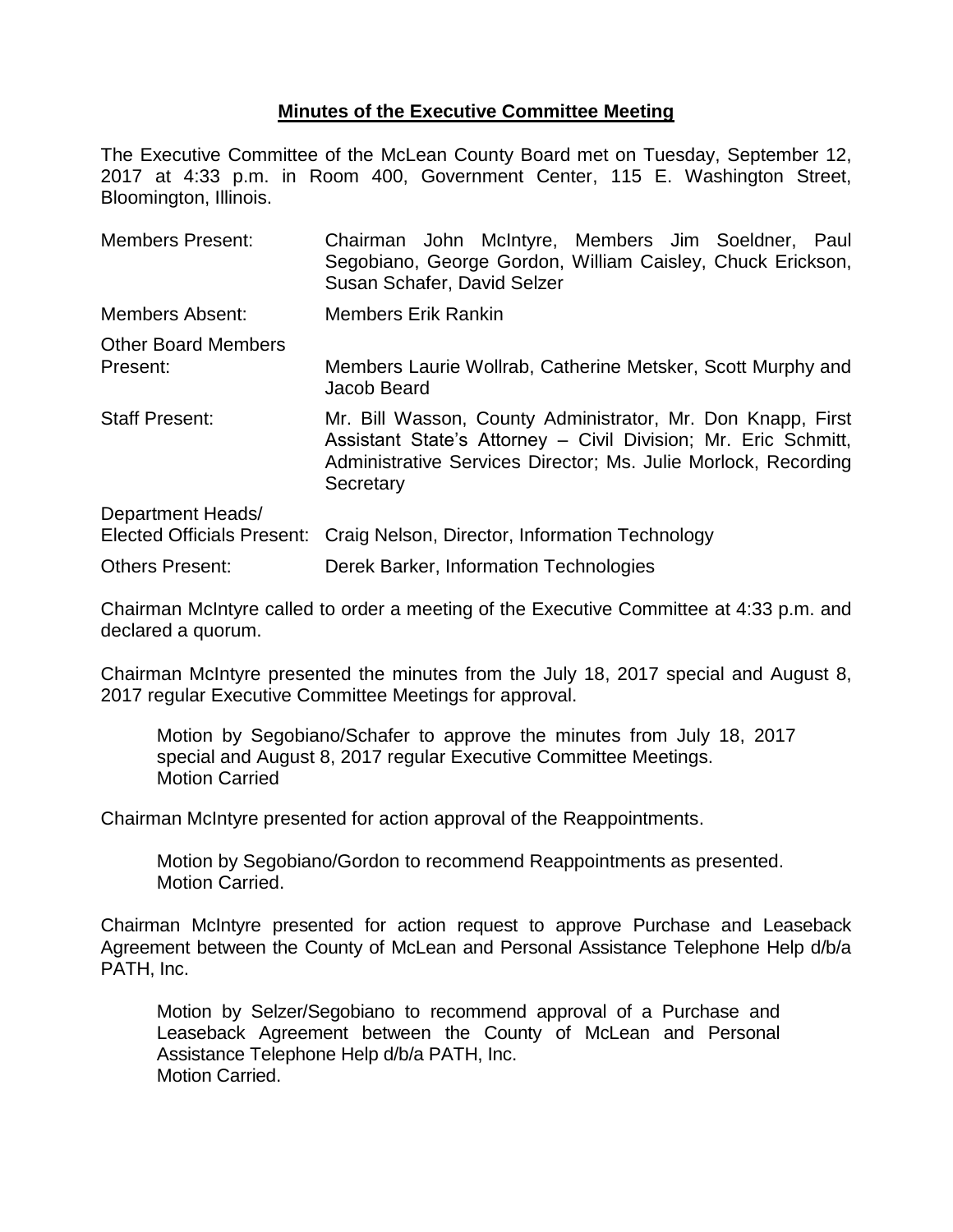Executive Committee Minutes September 12, 2017 Page **2** of **9**

Chairman McIntyre presented for action a request to approve a Data Sharing Agreement with the University of Chicago.

Motion by Schafer/Gordon to recommend approval of a Data Sharing Agreement with the University of Chicago. Motion Carried.

Chairman McIntyre stated that we would now hear from the Candidates for the District #7 Vacancy. He let the Committee know that two of the candidates had withdrawn their applications, Mr. Muftee and Mr. Morris. Mr. Knapp brought Mr. Diaz in and the Chairman told him he would have five minutes to address the Committee and then the floor would be open for questions. Mr. Diaz provided his personal, work and public service history for the Committee. Mr. Soeldner asked if he had any Committees he would be interested in serving on. Mr. Diaz stated he would interested in the Finance and Justice Committees. Ms. Schafer asked him what he thought was a pressing issue in the County besides Financial issues. Mr. Diaz stated health issues including mental health. Ms. Wollrab asked him to elaborate on his statement that he had been called to public service. Mr. Diaz stated that he wants to serve the people in his district and speak for them. Chairman asked if there were other questions, hearing none, he thanked Mr. Diaz.

Mr. Knapp brought Mr. Scritchlow in and the Chairman told him he would have five minutes to address the Committee and then the floor would be open for questions. Mr. Ryan Scritchlow presented his personal, work and public work history. Mr. Segobiano stated that he met with Mr. Scritchlow and appreciated the fact that he was not coming to the Board with an agenda but to learn and help. Mr. Caisley stated that he also met with Mr. Scritchlow and appreciated his eagerness to learn and help the Community. Mr. Caisley also mentioned Mr. Buchanan and Ms. Betty Rackauskas' support of the candidate. Mr. Soeldner asked him if attending Committee meetings and other meetings was going to be a problem with his work. Mr. Scritchlow indicated he has people at his company that can handle work and it helps that the beginning of appointment would be during the winter, which is a slow time for his landscaping business. Mr. Selzer asked if he had a specific interest in any Committees and what he felt younger generation expected to see from government. Mr. Scritchlow indicated he would be interested in Land Use and Property Committees and he thought they, like him would expect government to be streamlined. Ms. Schafer asked if there were other issues, he saw beside the budget. He stated that health and jail expansion are issues but was not sure of others and would be here to learn more about issues of the County and to assist with those. Mr. Segobiano stated that he wanted to support Mr. Caisley statement that both Rich and Judy Buchanan endorsed Ryan Scritchlow. Mr. Murphy asked him how long he served on the City of Bloomington Planning Commission and how many meetings he missed. Mr. Scritchlow stated that he served on it 5 years and he did not miss a meeting. Chairman McIntyre asked if there were any other questions; hearing none, he thanked Mr. Scritchlow.

Mr. Knapp brought Mr. Fike in and the Chairman told him he would have five minutes to address the Committee and then the floor would be open for questions. Mr. Robert Fike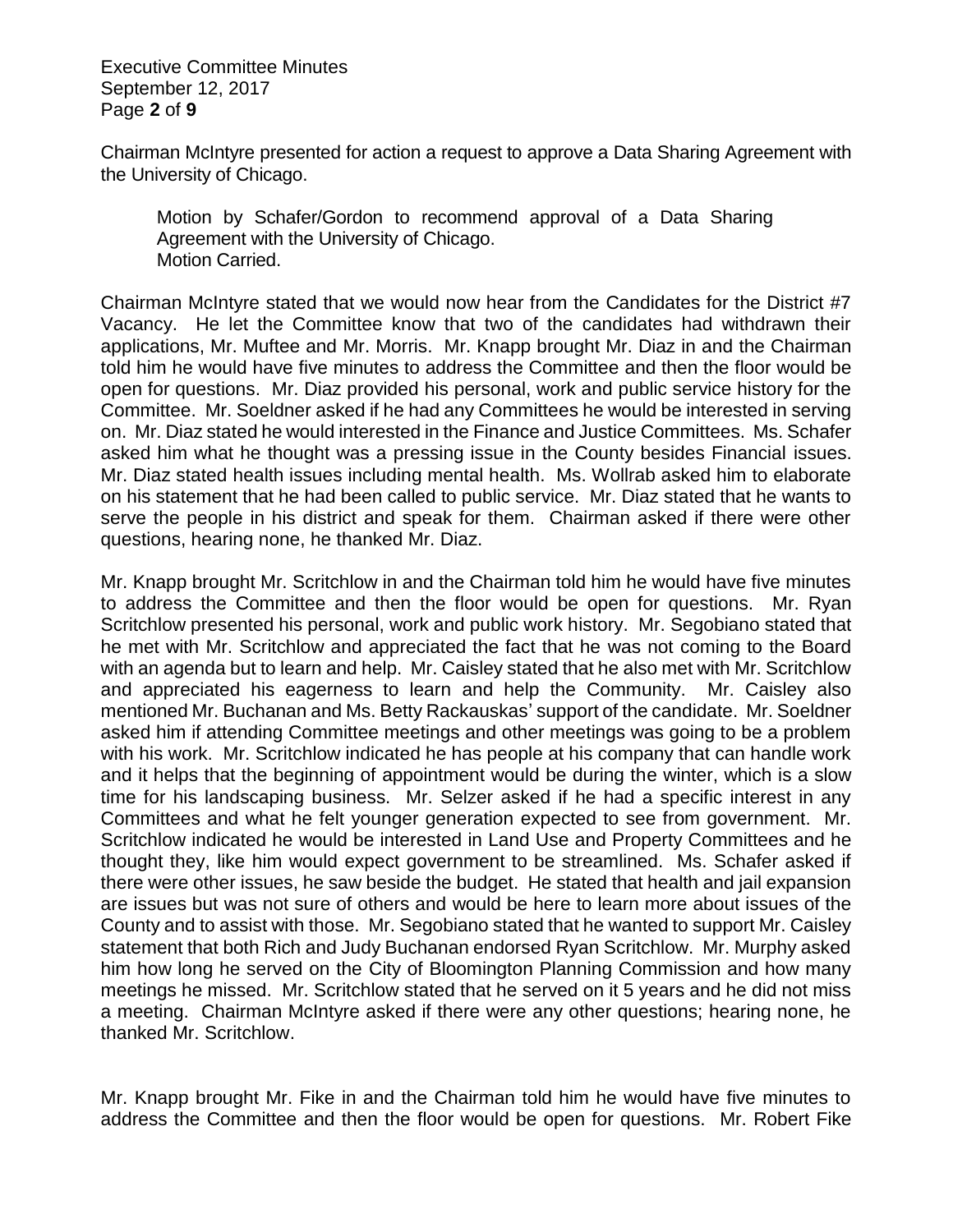Executive Committee Minutes September 12, 2017 Page **3** of **9**

presented his personal, work and public service history to the Committee. Ms. Schafer asked what he felt the biggest pressing issue in the County is besides Finance. Mr. Fike stated it is mental health and that he saw many people who needed help when he served in the Fire Department. He stated that it would take money and cooperation of the municipalities to solve this problem. Mr. Gordon asked if there were any Committees, he would take an interest in. Mr. Fike stated that he thought he would do well on any of them and did not have a preference. Mr. Caisley stated that he noticed he worked for Bates Commodities and asked if he worked with farmers. Mr. Fike indicated that he did not broker corn/beans or hogs/cattle but handled currencies, bonds, S&P 500. Mr. Erickson asked him the names of the states where he held conceal and carry licenses. Mr. Fike stated that he has licenses in Illinois, Utah, Florida and Arizona and that there were extensive background checks for all of those licenses. Chairman McIntyre asked if there were other questions, hearing none, he thanked Mr. Fike.

Chairman McIntyre noted to the Committee that he had interviewed all candidates and asked that Committee members and other Board members call him with preferences and comments.

Mr. McIntyre asked Mr. Kyle Hamm to come forward for the presentation from the Economic Development Council. Mr. Hamm presented an investment update and went over staff and their responsibilities. He also went over Goals of the Economic Development Council. He stated that Goal 1 is existing business retention and expansion and discussed assistance they provide to current businesses in the Community including the small business development center, Enterprise Zone, and Community Development Corp. He mentioned Destihl and how the Economic Development Council worked to keep that company in the community. He also went over ways they have been assisting Rivian Automotive. Mr. Hamm discussed the metrics they use to measure success of Goal 1. Mr. Hamm stated that Goal 2 of their strategic plan is new business attraction and development. He stated that many times when companies look at our community Economic Development Council members are asked to sign non-disclosure and confidentiality agreements. He went over projects they are working to get into the Community including some federal projects, a solar energy company, Interchange West and Amazon. Mr. Hamm mentioned attending an FDI conference in Washington D.C. where there were over 6,000 businesses from around the world looking to do business in the United States. He stated that Entrepreneurship is another focus of this goal and identifying things that we can do to help Entrepreneurs. He went over things they point out to potential businesses that could attract them to our Community including the airport, two universities, and highway and rail system. Mr. Hamm discussed the metrics to measure success of this goal. Mr. Hamm briefly went over Goal 3 of their strategic plan, which is Community Branding & Advocacy including marketing and communication strategies, BN STEM, and a Rural Development Seminar. He went over the metrics used to measure success of this goal. Mr. Hamm stated that they would like to provide metrics on a regular basis and asked for Committee feedback on how often they would like that information and what they would like included. Mr. Hamm indicated that he would also be happy to answer any questions the Committee might have. Mr. Selzer thanked Mr. Hamm for the information and indicated that he did not feel it needed to be monthly but was open to quarterly. Mr. Gordon asked about level of interest in Bloomington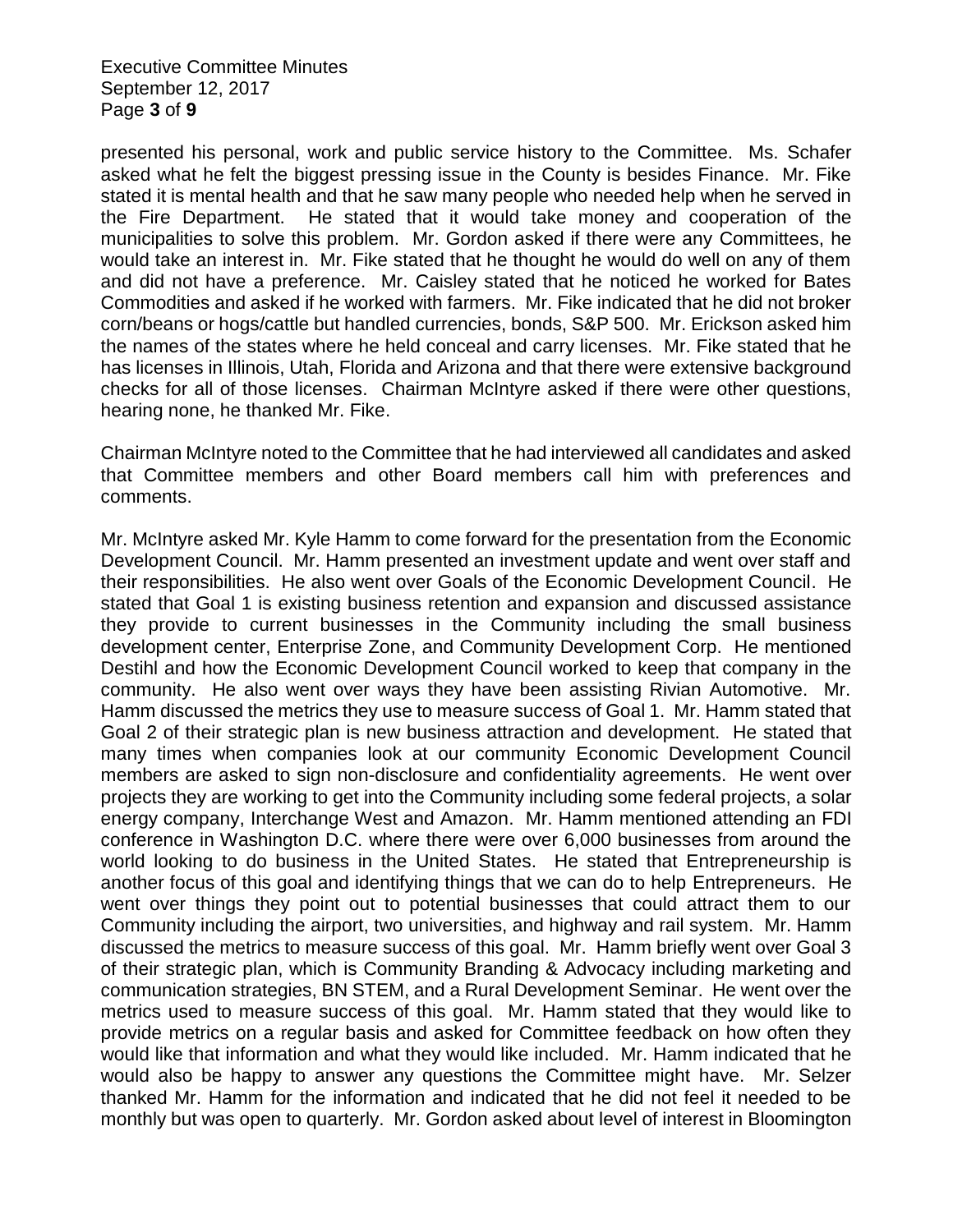Executive Committee Minutes September 12, 2017 Page **4** of **9**

Normal in the Global sector. Mr. Hamm indicated that Bloomington Normal is noticed because of Chicago. He stated that our infrastructure helps us as we are the only state in the United States that has all the major rail lines run through it. He mentioned that we also have an educated workforce and grass roots manufacture workforce. Mr. Segobiano asked that McLean County government be listed in the marketing. Mr. Hamm indicated they are working to include logo and marketing materials. Mr. Erickson asked about the progress on an MOU with the Economic Development Council to make sure that information on how our money is being spent is brought to the Committee and the Board on a regular basis. Mr. Knapp indicated that he would begin to work on it as it had slipped through the cracks. Mr. Wasson stated Mr. Hamm, at the end of his presentation, had asked the Committee for feedback on information and frequency to be brought to the Committee. Mr. Soeldner asked if the money the County Board gives to the Economic Development Council is included in the funds listed at the beginning of his presentation. Mr. Hamm went through general budget information and how they are trying to get more private dollars to spend. Mr. Soeldner stated that the City and Town have their own Economic Development people, and asked if the City and Town commit funds to the Economic Development Council too. Mr. Hamm confirmed they do commit funds. He stated that the Development people for the City and Town focus more on retail side, which is something the EDC does not do. He stated that the goal of the Economic Development Council is to create living wage jobs. Mr. Segobiano stated that he wanted to support Mr. Erickson on getting information on how the County Board dollars are spent. He pointed out the budget crunch and employees being effected. He stated that money going to need to be divided up and where it is spent is going to be an important decision. Mr. McIntyre thanked the Economic Development Council for all the time and effort they put in to bring Rivian here. He stated that there were other things that the Economic Development Council has worked on that he did not feel the County would have had the time or resources to do alone. Mr. McIntyre asked for information on past management and effort on the revolving loan fund. He thanked them for coming.

Mr. Paul Segobiano indicated they had nothing for the Committee today but would have one item for the Board next week. Chairman McIntyre asked if there were any questions for Mr. Segobiano and the Property Committee; hearing none, he thanked Mr. Segobiano.

Mr. George Gordon, Chairman for the Justice Committee presented for action a request to approve an Inter-Governmental Agreement between The State of Illinois, Illinois Criminal Justice Information Authority and McLean County on behalf of McLean County Court Services for the Adult Redeploy Program.

Motion by Gordon/Segobiano to recommend approval of an Inter-Governmental Agreement between The State of Illinois, Illinois Criminal Justice Information Authority and McLean County on behalf of McLean County Court Services for the Adult Redeploy Program. Motion Carried.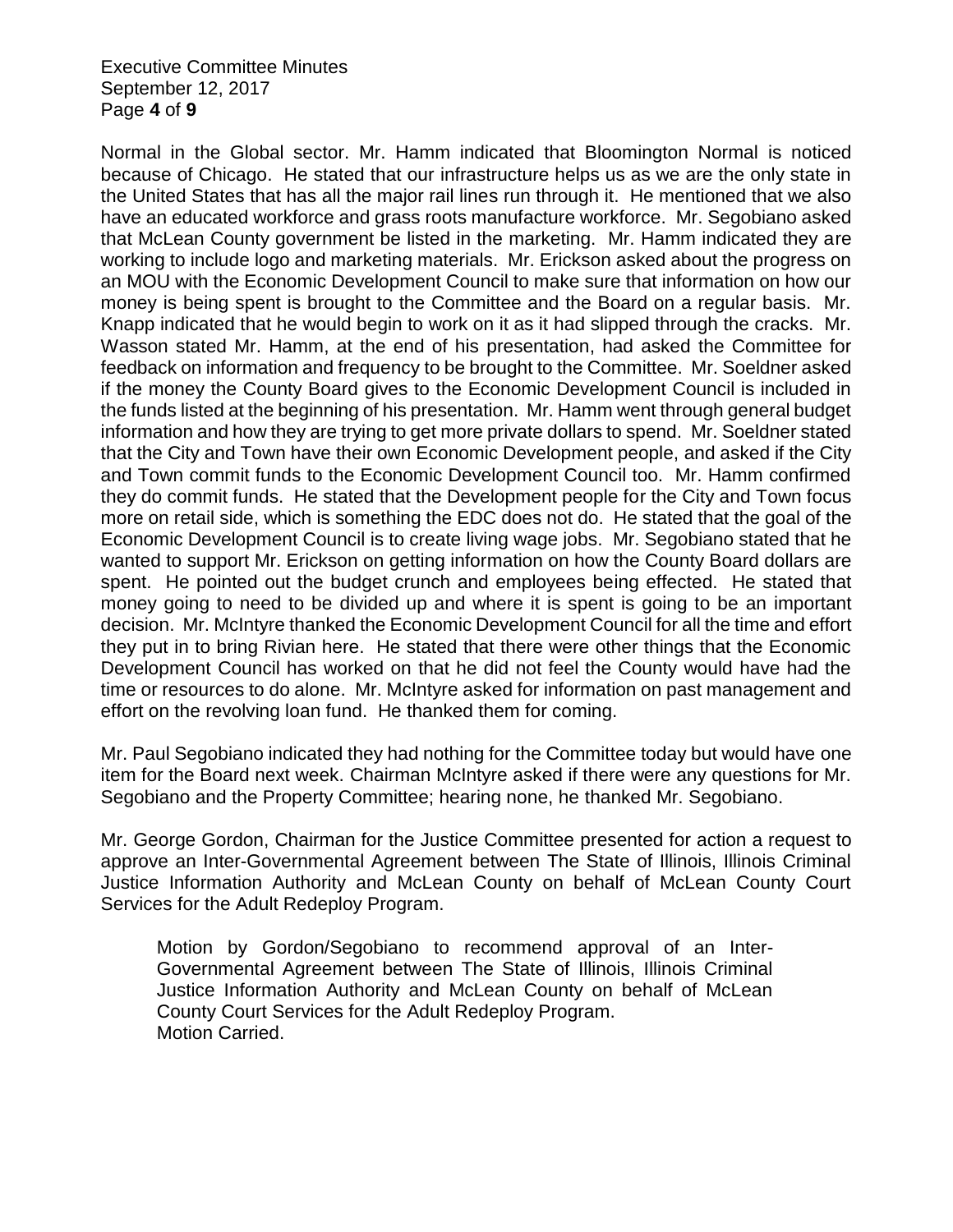Executive Committee Minutes September 12, 2017 Page **5** of **9**

Mr. Gordon presented for action a request to approve an Emergency Appropriation Ordinance Amending the McLean County Fiscal year 2017 Combined Annual Appropriation and Budget Ordinance Fund 0094 – General Fund Adult Redeploy for Court Services Department 0022.

Motion by Gordon/Schafer to recommend approval of an Emergency Appropriation Ordinance Amending the McLean County Fiscal year 2017 Combined Annual Appropriation and Budget Ordinance Fund 0094 – General Fund Adult Redeploy for Court Services Department 0022. Motion Carried.

Mr. Gordon presented for action a request to approve an Emergency Appropriation Ordinance amending the McLean County Fiscal year 2017 Combined Annual Appropriation and Budget Ordinance in the Circuit Clerk Department Automation Fund.

Motion by Gordon/Caisley to recommend approval of an Emergency Appropriation Ordinance amending the McLean County Fiscal year 2017 Combined Annual Appropriation and Budget Ordinance in the Circuit Clerk Department Automation Fund. Motion Carried.

Mr. Gordon indicated that the Justice Committee had nothing further for the Committee or the Board. Chairman McIntyre asked if there were any questions for the Justice Committee; hearing none, he thanked Mr. Gordon.

Mr. Dave Selzer, Chairman of the Finance Committee presented for action a request to approve a Resolution Amending the Funded Full-Time Equivalent Positions Resolution for 2017 Fund 0401 Department 0090 Nursing Home.

Motion by Selzer/Schafer to recommend approval of a Resolution Amending the Funded Full-Time Equivalent Positions Resolution for 2017 Fund 0401 Department 0090 Nursing Home. Motion Carried.

Mr. Selzer asked Mr. Knapp to review the next items in the packet. Mr. Knapp indicated that the first item was an amendment to the Budget Policy, which returns the policy back to oversight approval being required before a position is filled or re-filled. He stated that it also directs the administrator in his budget presentation to the Board to suspend the county policy of an across the board and merit increase. Mr. Knapp stated that it does not mandate that there are no merit or across the board increases, it just requires the Administrator to meet other requirements. He stated that the next three items are changes in the County Code that do not mandate that any one position is reduced in force, but put together a frame work in case that does happen to provide employees the greatest relief we can. Mr. Knapp provided an example for the Committee.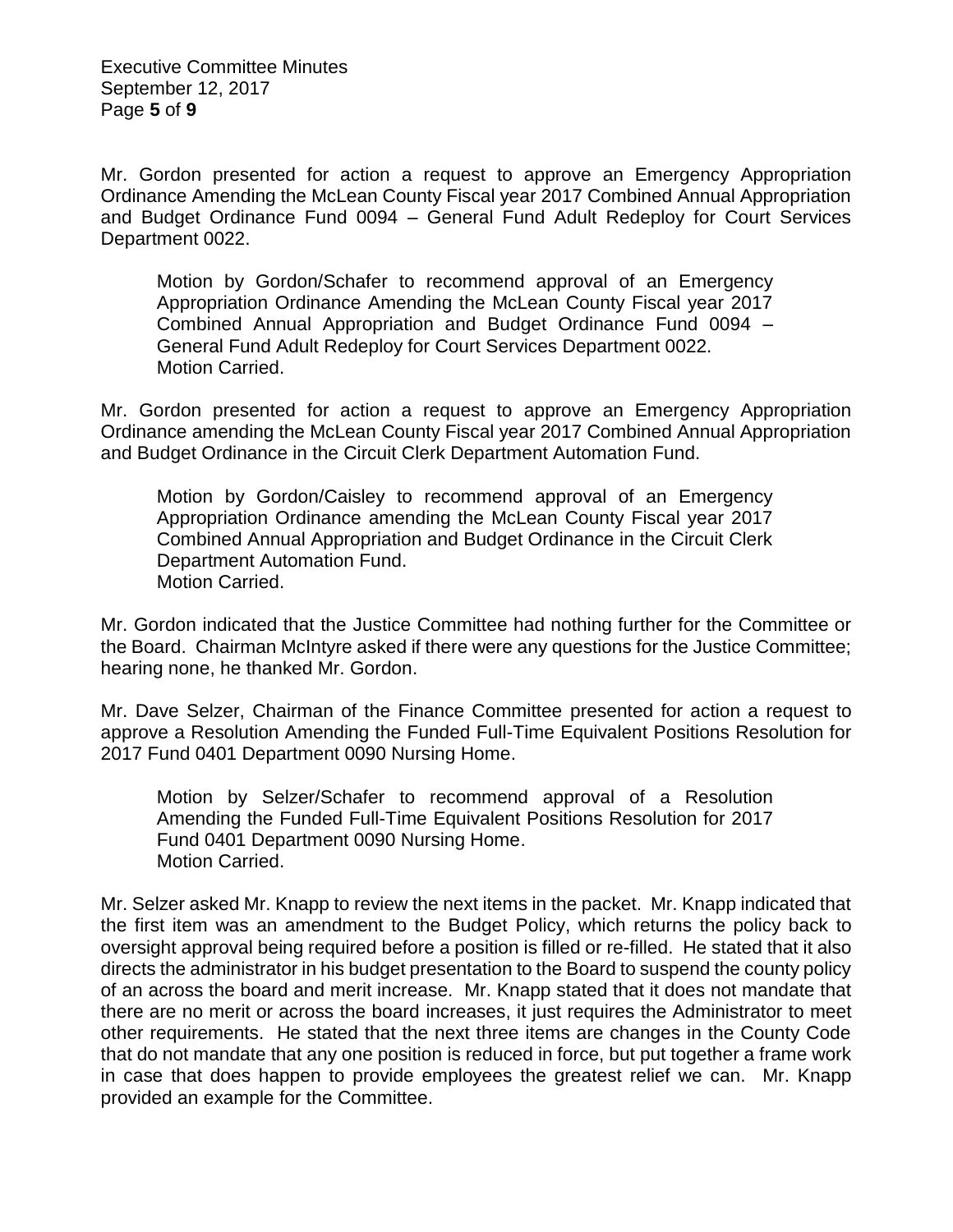Executive Committee Minutes September 12, 2017 Page **6** of **9**

Mr. Selzer presented for action a request to approve an amendment to the Resolution Establishing the Budget Policy for Fiscal Year 2018.

Motion by Selzer/Segobiano to recommend approval of an amendment to the Resolution Establishing the Budget Policy for Fiscal Year 2018 Motion Carried.

Mr. Selzer presented for action a request to approve a Resolution Amending Article VI Chapter 108: Personnel Policies and Procedures of the McLean County Code. Mr. Gordon asked about demotion procedure and if this was to provide greater flexibility and how it helps with budget savings. Mr. Knapp explained that a position reduced would immediately save the County on the budget. He further explained that this policy change is to help the employees being displaced because if they take a position in a lower classification and stay at the same step it would be a large reduction in salary, but this allows them to go in at a higher step that is equivalent to the current salary. He went on to explain that higher step in lower classification would have slower merit increases and would save money over the course of the next several years. Mr. Selzer confirmed that this protects employee when they move from one position to another, as the current policy does not protect them in this manner.

Motion by Selzer/Schafer to recommend approval of a Resolution Amending Article VI Chapter 108: Personnel Policies and Procedures of the McLean County Code. Motion Carried.

Mr. Selzer presented for action a request to approve a Resolution Amending Section 108- 43: *Pay Plan composition and definitions* of the McLean County Code. Mr. Segobiano stated that we would have an opportunity to work through this when the budget is presented to us and see what we can do for our employees. Mr. Selzer stated that this give oversight committee's leave to make some of those changes and protect the employees. Mr. Segobiano wanted employees to know that we are try to protect them as much as we can.

Motion by Selzer/Soeldner to recommend approval of a Resolution Amending Section 108-43: *Pay Plan composition and definitions* of the McLean County Code. Motion Carried.

Mr. Selzer presented for action a request to approve a Resolution Amending Section 108- 84: *Reduction in work force* of the McLean County Code. Mr. Gordon asked about merit and seniority not being the sole determination for positions available. Mr. Knapp stated that this is a clarifying statement and that there are other considerations such as grant funded positions and provided an example of an individual with more years of service but someone else has more experience and better qualifications for the available job.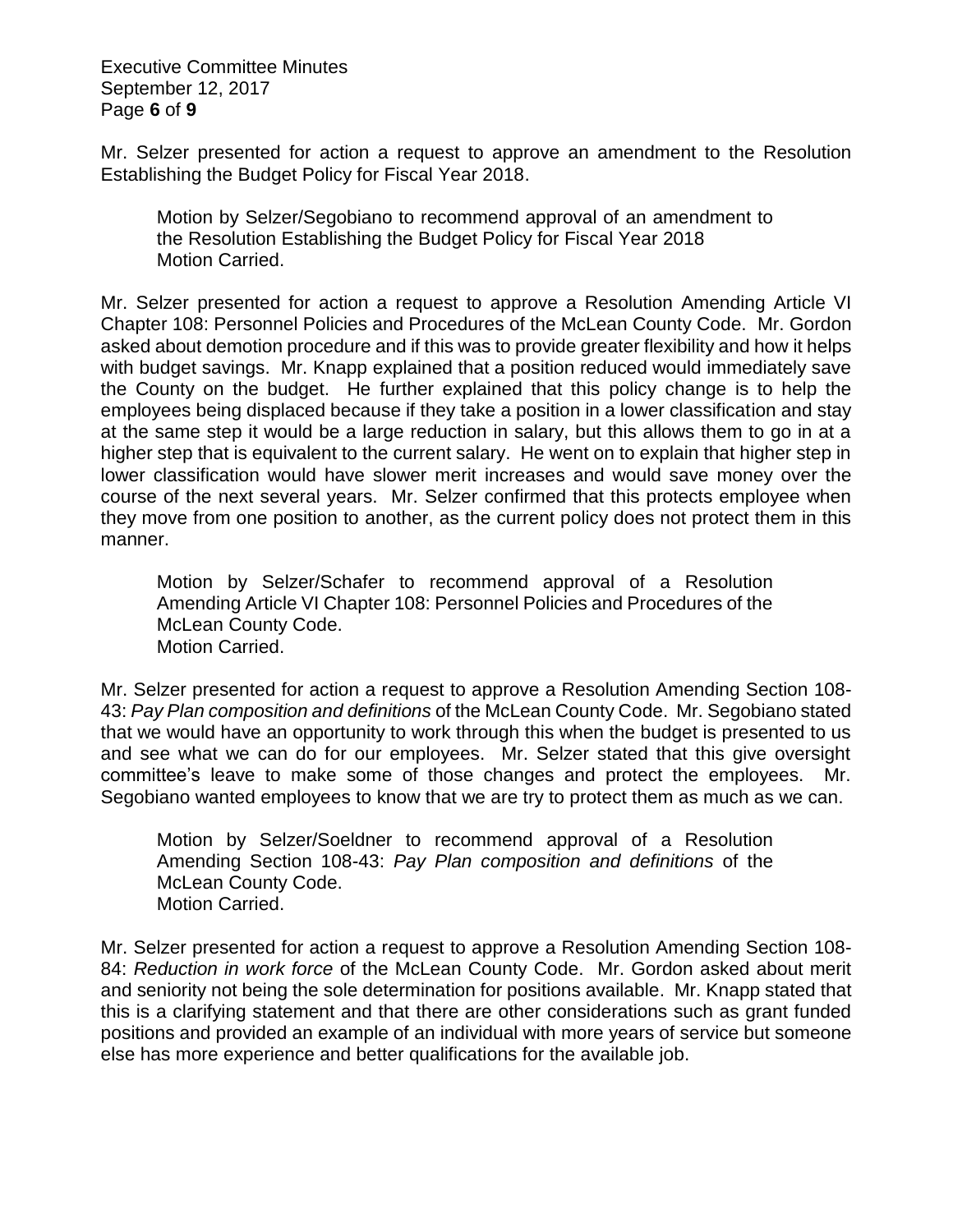Executive Committee Minutes September 12, 2017 Page **7** of **9**

> Motion by Selzer/Soeldner to recommend approval of a Resolution Amending Section 108-84: *Reduction in work force* of the McLean County Code.

Motion Carried.

Mr. Selzer presented for action a request to approve a Resolution Authorizing County Administration to offer a Voluntary Retirement Incentive to eligible employees as defined by the County Board. Mr. Segobiano asked how we give incentives and still save money. Mr. Selzer stated that Mr. Schmitt had a spreadsheet that showed cost to the County is relatively the same between the three options for each employee and provided example of the cost to the County versus savings in salary to show immediate savings and savings in years to come. Mr. Selzer also stated that payment would be made 61 days after retirement so that they would not have a pension-spiking penalty. Mr. Segobiano stated that at some point we have to know how many are going to take instead of just the ones that could take it. He asked about getting reports out to show costs and savings. Mr. McIntyre indicated that this is just the first step in a process. Mr. Segobiano asked about this coming at the last minute. Mr. McIntyre stated that this is because the State Budget came at the last minute. Mr. Selzer stated that tonight is framework and reminded the Committee that this is a voluntary incentive. He stated that Staff would get as much information to members as soon as possible. Mr. Segobiano asked if employees affected have been notified. Mr. Selzer confirmed they had not been notified.

Motion by Selzer/Schafer to recommend approval of a Resolution Authorizing County Administration to offer a Voluntary Retirement Incentive to eligible employees as defined by the County Board Motion Carried. Member Caisley voted in opposition

Mr. Selzer indicated they had no other items for action for the Committee. Mr. Selzer passed out a memo presented from the Treasurer to the Finance Committee regarding the status of the Nursing Home enterprise fund. He went over the information in the memo and stated that Member Schafer will be discussing with the Health Committee next month. Ms. Wollrab asked if the Staff could present at the Budget presentation a detailed breakdown of where short falls are going to be and how that contributes to reduction in force. She also asked if we would be putting out a survey like the County of Peoria. Mr. Wasson stated that County of Peoria's budget is not a calendar year cycle so they are able to put that out and get responses to assist with their budget whereas we are in a time crunch to complete our budget by the end of the year. Chairman McIntyre asked if the Committee had any questions for Mr. Selzer or the Finance Committee; hearing none, he thanked Mr. Selzer.

Ms. Schafer indicated they had no items for the Committee and several items for the Board next week. Chairman McIntyre asked if there were any questions for Chairman Schafer or the Health Committee; hearing none, he moved on to the Land Use and Development Committee.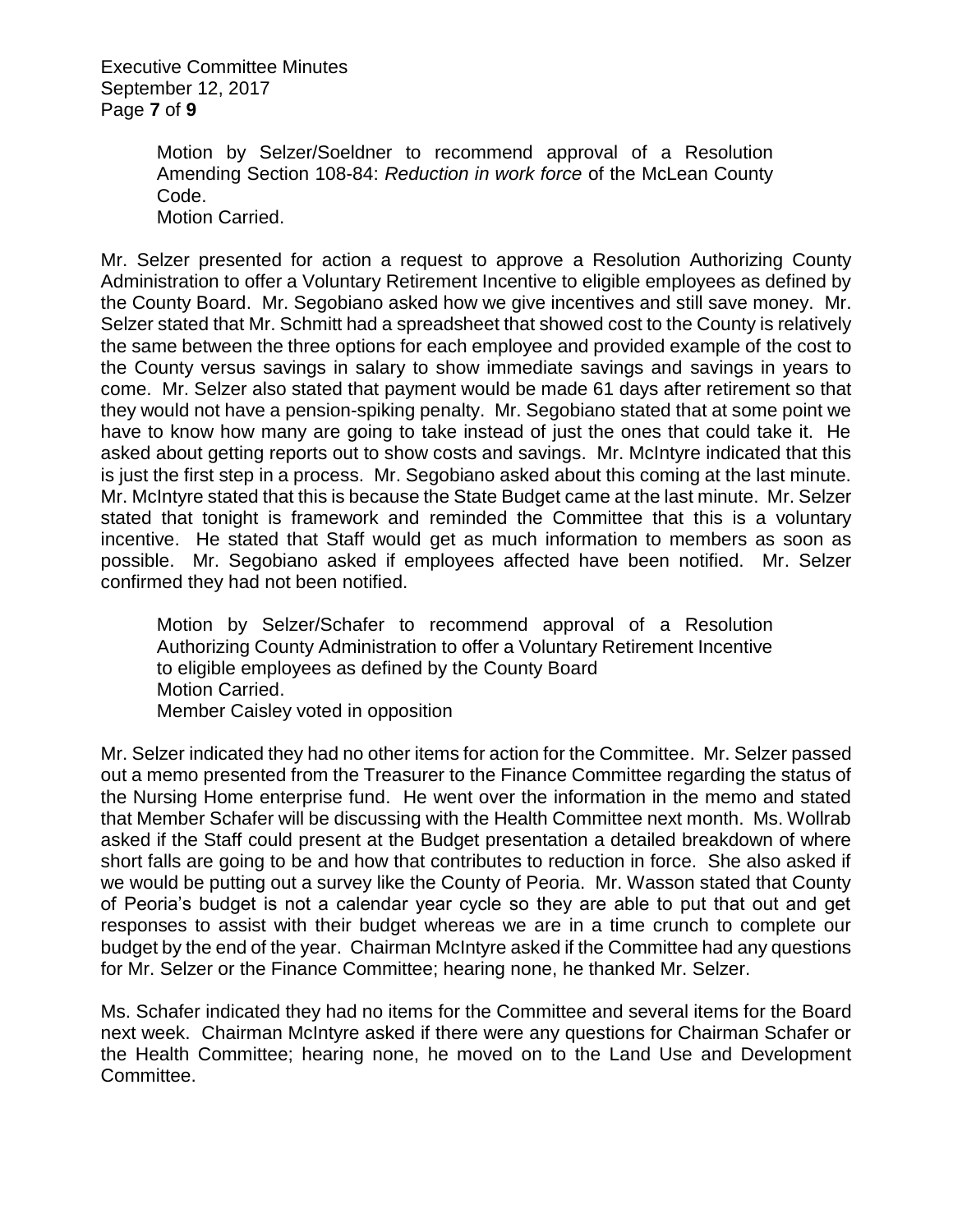Executive Committee Minutes September 12, 2017 Page **8** of **9**

Mr. Chuck Erickson, Chairman of the Land Use and Development Committee indicated they had no items for the Committee today and would have nothing for the Board next week. Chairman McIntyre asked the Committee if they had any questions for Mr. Erickson; hearing none, he thanked Mr. Erickson.

William Caisley, Chairman of the Transportation Committee indicated they had nothing for the Committee to consider today and a couple of items for the Board next week. Chairman McIntyre asked if the Committee had any questions for Mr. Caisley, hearing none, he thanked him.

Chairman McIntyre asked if there were any other items to come before the Committee; hearing none, he stated that he would move to payment of the Bills before going into Closed Session. Chairman McIntyre presented for approval bills as forwarded by the Auditor in the amount of \$271,258.87.

## MCLEAN COUNTY BOARD COMMITTEE REPORT PAGE 1 OF 7 AS OF 9/1/2017 **EXPENDITURE SUMMARY BY FUND**

**Executive Committee** 

| <b>FUND</b> | <b>FUND TITLE</b>         | PENDING TOTAL | <b>PREPAID TOTAL</b> | <b>FUND TOTAL</b> |
|-------------|---------------------------|---------------|----------------------|-------------------|
| 0001        | GENERAL FUND              |               | \$251,550.76         | \$251,550.76      |
| 0136        | VETERANS ASSISTANCE COMM. |               | \$4,829.77           | \$4,829.77        |
| 0159        | WASTE MANAGEMENT FUND     |               | \$8,750.00           | \$8,750.00        |
| 0180        | VENDING MACHINE ACCOUNT   |               | \$6,128.34           | \$6,128.34        |
|             |                           |               | \$271.258.87         | \$271.258.87      |

Complete dilledition

Motion by Selzer/Segobiano to recommend approval of the Executive Committee bills as presented to the Committee by the County Auditor in the amount of \$271,258.87. Motion carried.

Chairman McIntyre asked for a motion to move into closed session pursuant to Open Meetings Act (5 ILCS 120/2(c)(1)) to discuss the appointment, employment, compensation, discipline, performance, or dismissal of specific employees of the public body or legal counsel for the public body, including hearing testimony on a complaint lodged against an employee of the public body or against legal counsel for the public body to determine is validity

Motion by Schafer/Selzer to move into closed session Closed Session pursuant to Open Meetings Act (5 ILCS 120/2(c)(1)) to discuss the appointment, employment, compensation, discipline, performance, or dismissal of specific employees of the public body or legal counsel for the public body, including hearing testimony on a complaint lodged against an